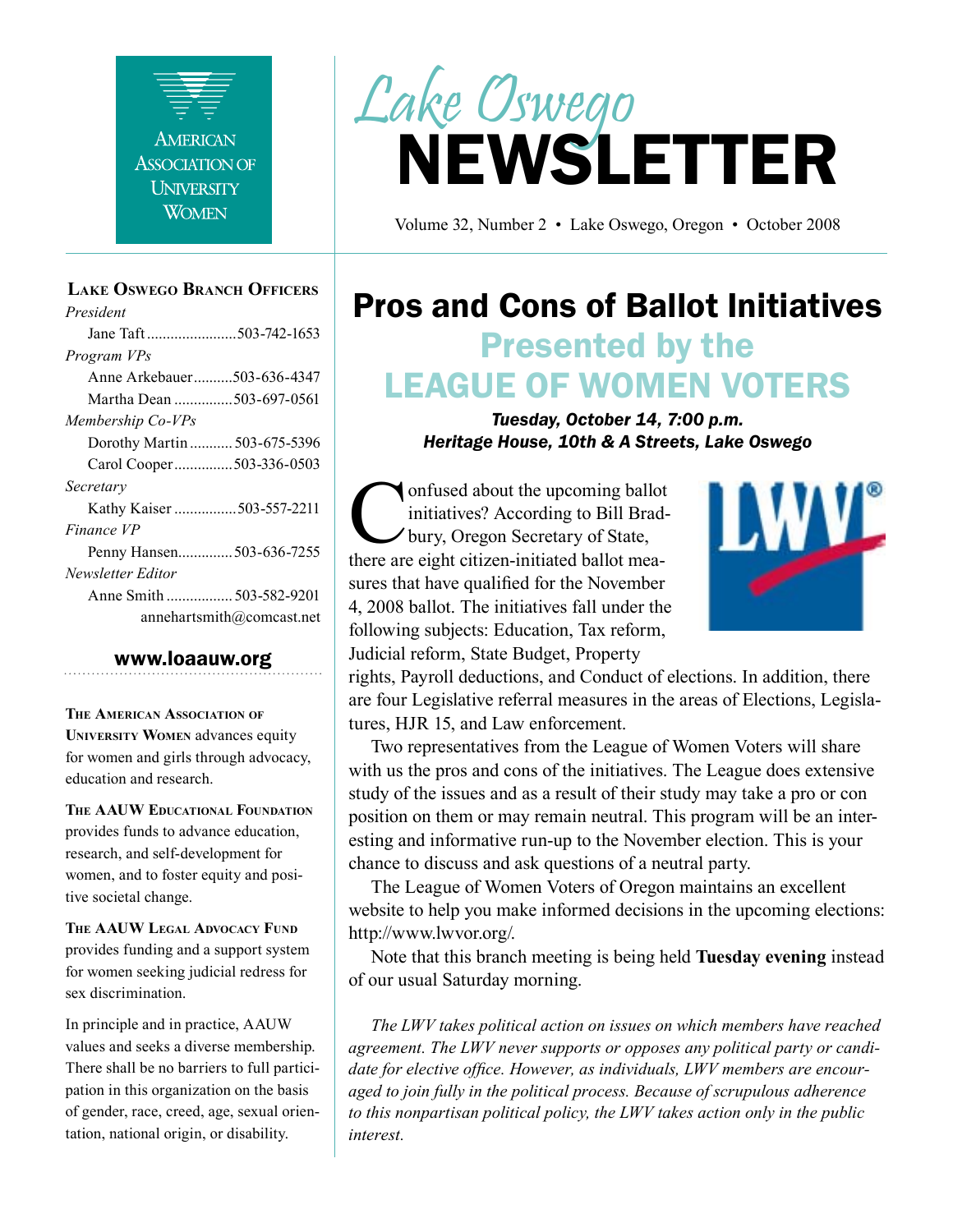## Jottings from Jane



Il of us are aware of the presidential election coming in November, no doubt one of<br>the most hotly contested elections in rece tion coming in November, no doubt one of the most hotly contested elections in recent history. It is important, however, that we don't forget that there will be many more items on the electoral ballots than those at the top of the slates.

On the national level, Oregonians will be electing a senator and a state delegation to the House of Representatives. The makeup of Congress will impact the ability of the new president to implement his agenda. Locally, both Lake Oswego and West Linn are electing new mayors and city council representatives. These decisions will affect life in our localities over the next several years.

And on the state level, there is a long list of initiatives and constitutional amendments. If you were at the September Branch meeting, you heard Barbara McDonald's discussion of the Initiative process and the extent to which out-of-state interests have funded measures that may not prove beneficial except to special interest groups. This imposes a burden on the individual voter to scrutinize each measure to ascertain what it would actually accomplish, not just what proponents and opponents claim it would. It may be helpful to review the recommendations of those organizations whose philosophies you support, particularly those of the state AAUW. This year, there are only three measures on which AAUW has taken a position.

"On the state level, there is a long list of initiatives and constitutional amendments"

#### *The State AAUW supports*

- Constitutional Amendment 54, making it possible for 18 year olds to participate in school board elections
- Constitutional Amendment 56, designating May elections as general elections, thus removing the "double majority" requirement for property tax proposals.

#### *The State AAUW opposes*

• Initiative 60, a statute that would base teacher raises on classroom performance rather than seniority.

In order to provide branch members, families and friends with more information on ballot items, the **League of Women Voters** will present an overview of the issues at our October 14 meeting, held at 7:00 p.m. at Heritage House. I urge you to attend this meeting, as it provides an opportunity for obtaining unbiased information in a convenient manner.

And don't forget to vote — submit your ballot in a timely manner.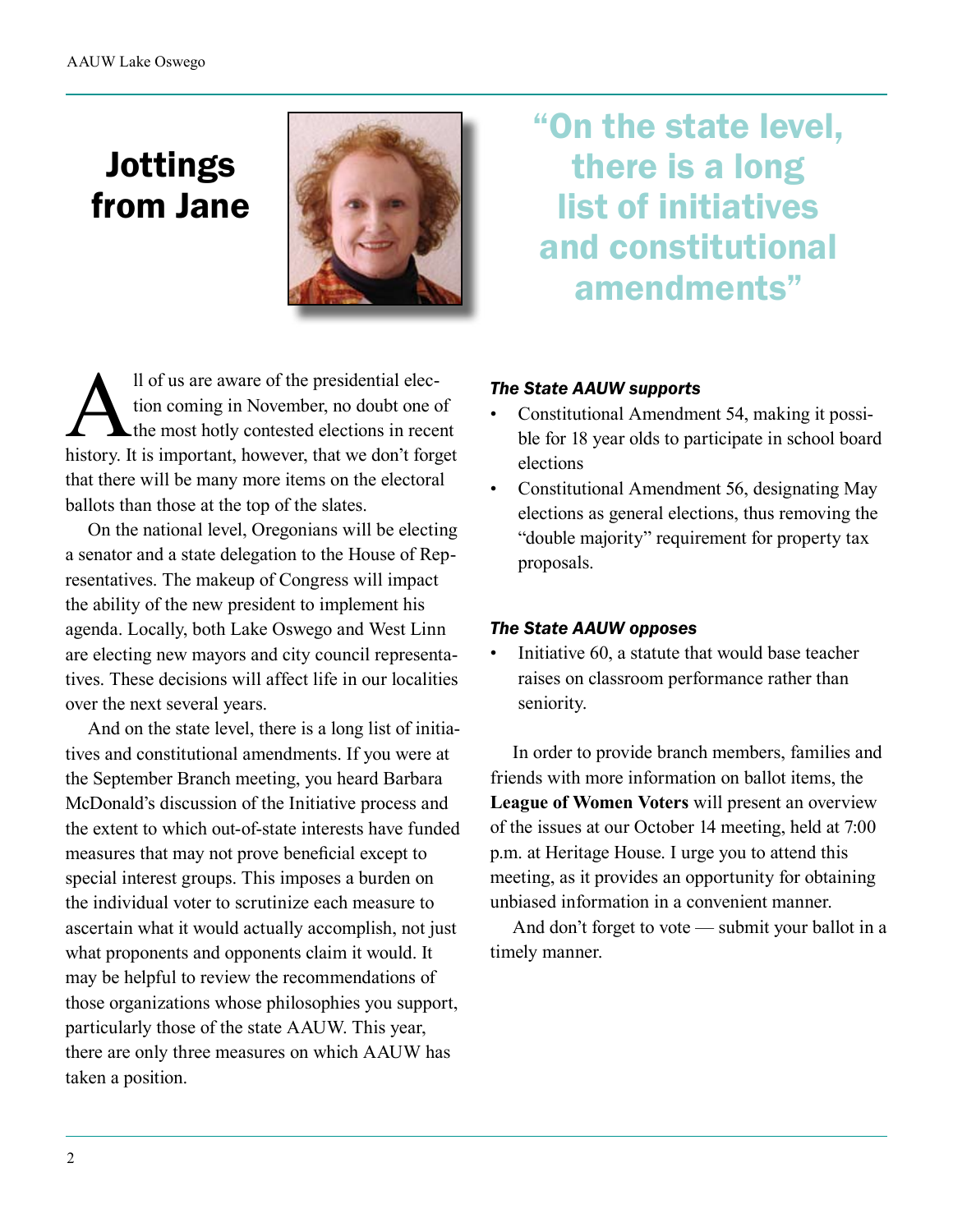## AAUW Research Reports

In 1885, a group of AAUW members conducted a<br>survey that debunked the popular theory that higher<br>education was bad for women's health. That first<br>study established AAUW's commitment to cutting-edge n 1885, a group of AAUW members conducted a survey that debunked the popular theory that higher education was bad for women's health. That first research relevant to the struggle for gender equity in school and in society.

Today, AAUW conducts groundbreaking research that draws national attention to issues of gender equity in education and the workplace; influences policymakers as well as educators, parents, and students; and, most importantly, serves as a catalyst for action. Recent reports address topics such as the pay gap between men and women, economic security of older women, sexual harassment on college campuses, and gender equity in science and engineering education.

As part of AAUW's philanthropic mission, reports are made available at the lowest cost possible. Most reports are available in PDF form for free download. You can also purchase the published versions of research reports at ShopAAUW. AAUW members receive an additional 10 percent discount. Research is published by AAUW unless otherwise indicated

#### *The AAUW website (aauw.org) has press releases on the following recent topics:*

- Sep. 15, 2008 AAUW Releases Congressional Voting Record; Voter Guides Also Available
- Sep. 10, 2008 AAUW Gains Special Consultative Status with U.N. Council
- Aug. 1, 2008 AAUW Celebrates Passage of Higher Education Act Reauthorization
- July 31, 2008 AAUW Celebrates House Passage of Paycheck Fairness Act
- July 17, 2008 AAUW Rallies for Pay Equity, Urges Passage of Ledbetter Fair Pay Act and Paycheck Fairness Act
- July 8, 2008 AAUW Legal Advocacy Fund Plaintiff Settles Suit with Columbia

## Cutting Edge Research on Gender Equity

#### *Where the Girls Are: The Facts About Gender Equity in Education (2008)*

The report presents a comprehensive look at girls' educational achievement during the past 35 years, paying special attention to the relationship between girls' and boys' progress.

#### *Gains in Learning, Gaps in Earnings (2008)*

While educational gains for women are often credited with helping to shrink the gender gap in earnings, this interactive online report reveals that women with four-year degrees typically earn 76 cents for every \$1 that their male counterparts earn.

#### *Behind the Pay Gap (2007)*

New research released by AAUW shows that just one year out of college, women working full time already earn less than their male colleagues, even when they work in the same field. Ten years after graduation, the pay gap widens.

#### *Drawing the Line: Sexual Harassment on Campus (2006)*

Nearly two-thirds of college students experience sexual harassment at some point during college, including nearly one-third of first year students, according to this report. This report contributes to our understanding of how college students perceive, experience and respond to sexual harassment and how to create a harassment-free campus.

#### *Mom's Retirement Security (2006)*

A telephone survey found that 40 percent of U.S. adults know very little or nothing about their mom's financial situation. While repaying mom for all she's done in years past may be an impossible task, asking her a few simple questions right now may make a difference when it comes to her financial future.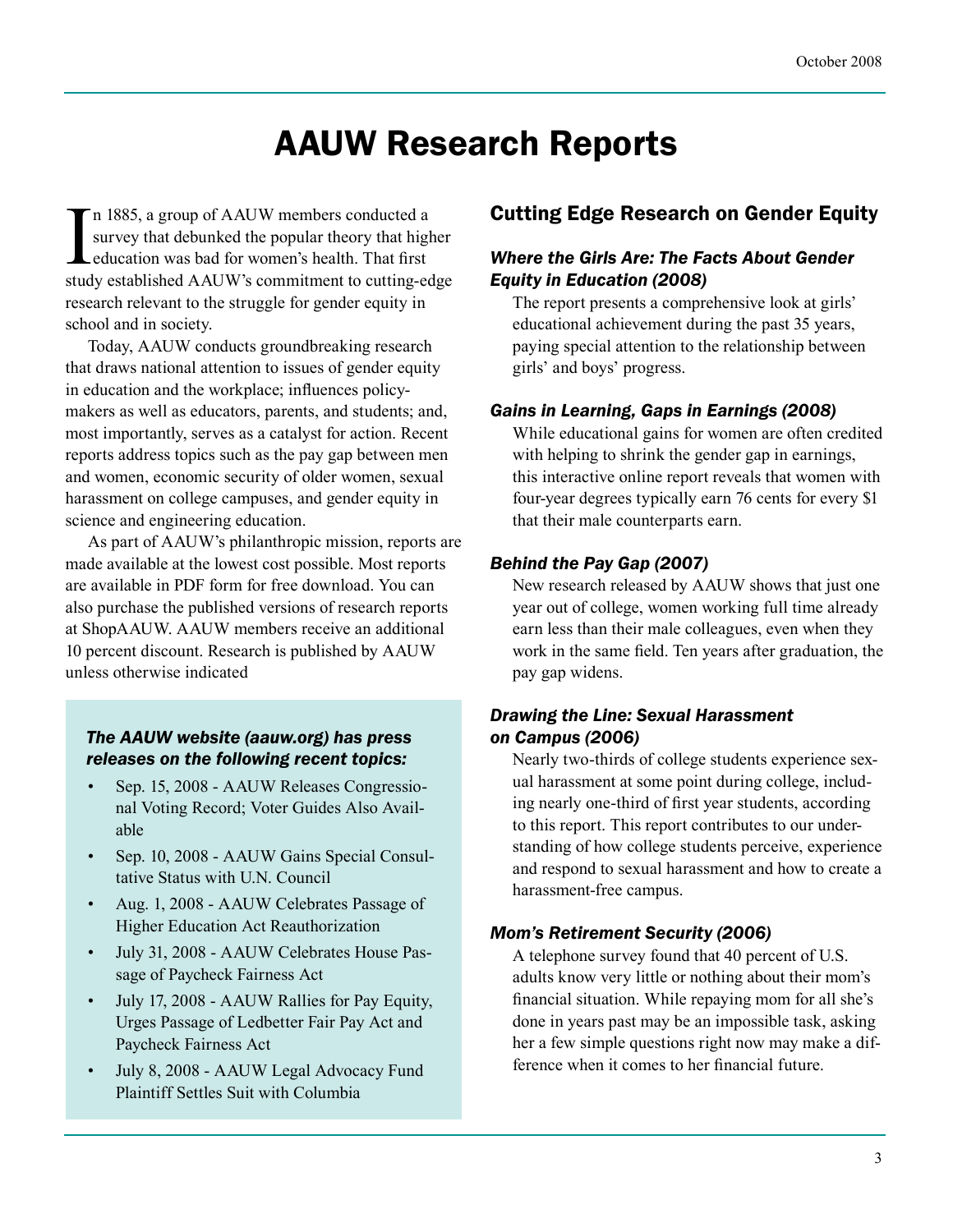# THE AAUW COMMUNITY: THE VALUE OF MEMBERSHIP

Following are excerpts<br>from a mailing Carol<br>and Dorothy received<br>recently from the National from a mailing Carol and Dorothy received recently from the National Office which reflects on values expressed in the following statement.

"By joining AAUW, we belong to a community that breaks through educational and economic barriers so that all women have a fair chance."

"While each of us brings our own understanding of what AAUW membership means to us person-

### *"By joining AAUW, we belong to a community that breaks through educational and economic barriers so that all women have a fair chance."*

ally, there is another aspect to our membership that reflects our shared understanding of the AAAUW community and why we are involved. It is this shared vision of ourselves that attracts others to join our community and reinforces our own allegiance."

We invite you to reflect on how you benefit as a member of this

AAUW community and what is the shared value of your membership.

"Each of us gets a chance to break down

particular barriers in a way that no individual alone is able to, through community.". . . This "is a wonderful way for us to think about ourselves as a nationwide community with a common commitment to breaking through educational and economic barriers in order to advance our shared value — a fair chance for all women."

## Tea & Talk II

#### *North Central District Meeting to be held in Lake Oswego*

What could be more fun<br>
han meeting other<br>
area, sharing tea and a light lunch, than meeting other AAUW members in the and talking about the challenges and changes of the future AAUW? You will also hear about current legislation in Oregon. You are invited to **Tea and Talk II**, our North Central District gathering on Saturday, October 18 at the Lake Oswego Heritage House from 10 am to 2 pm.

The cost of this event is your time and your reservation. Please contact Susan Hornung no later than a week prior (Sat 10/11) via email at susanhornung@hotmail.com or telephone at 503-635-4893.

## Directory Changes

#### *New Members*

**Susan K. Harrell** 18831 SW Reao Ct. Lake Oswego, OR 97035 503-312-6814  $sush@gte.net$ 

#### **Joan F. Case (Arnold)**

19785 Wildwood Drive West Linn, OR 97068 503-534-3196 cell 971-212-1294 ajcjfc@hotmail.com

**JoAnn Siebe** 5031 Foothills Road, Apt. A Lake Oswego, OR 97034 503-636-3332 cell 503-608-2444 joann11@mac.com

#### *Directory Change*

#### **Christine Cruver**

new address: 19555 Willamette Dr. #8

*Your new directories are ready! If you did not pick up your copy at the September meeting, they will be available at interest groups, or at the October meeting.*

## **OCTOBER** BOARD MEETING

TUESDAY, OCTOBER 28

7:00 P.M. AT MARYLHURST LIBRARY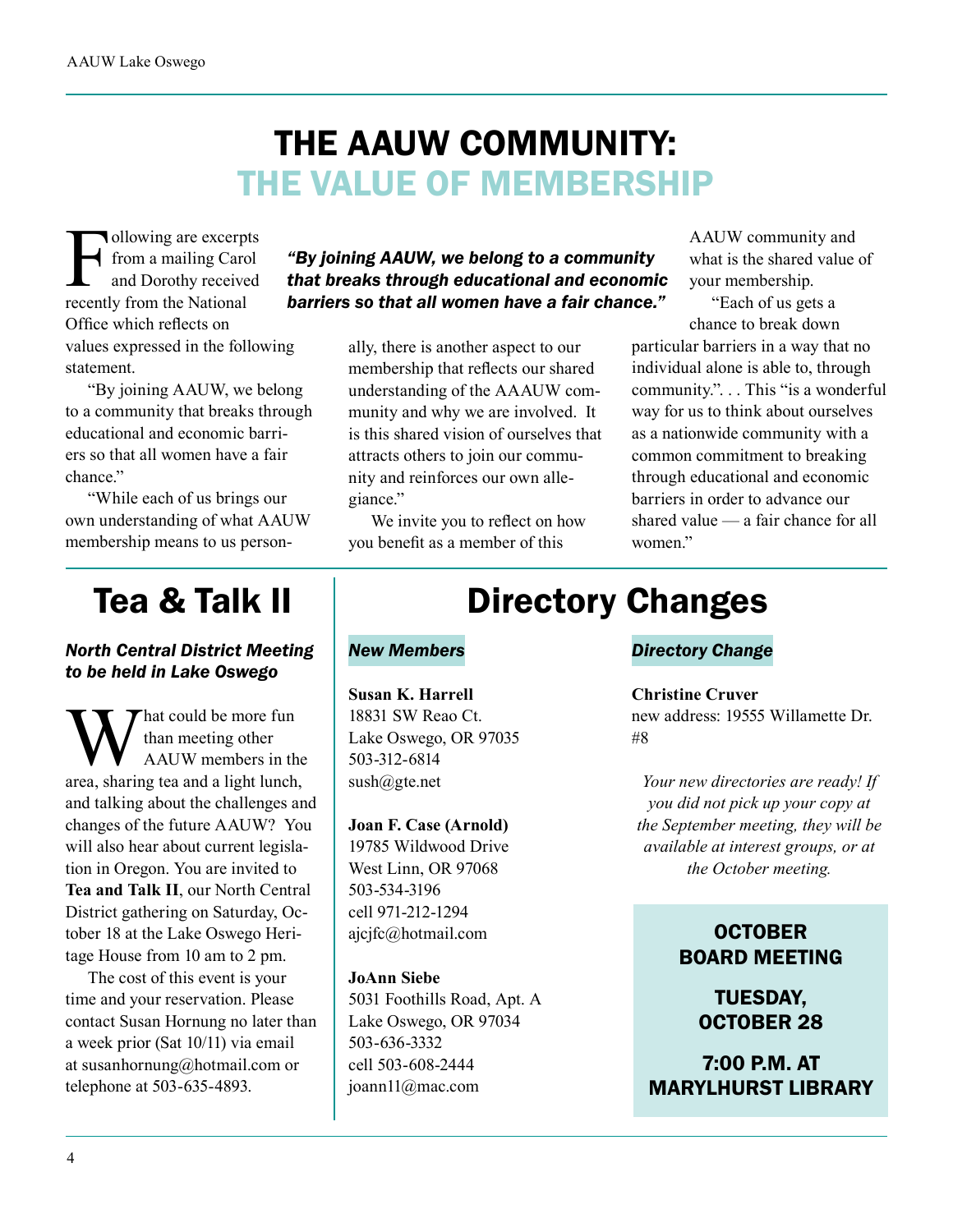## Interest Groups

### *Interpretive Books*

*3rd Thursday at 9:30 a.m.* **October 16, 9:30 a.m.** Hostess: Carol Cooper Leader: Sue Kingzett Book: *The Age of Innocence* by Edith Wharton

#### *Tuesday Morning Books*

*4th Tuesday* **October 28, 9:45 a.m.** Hostess: Dixie Kroupa Leader: Carol Ficht

Book: *Water for Elephants* by Sarah Gruen

### *Thursday Evening Books*

*4th Thursday at 7:30 p.m.*

**October 23, 7:30 p.m.** Hostess: Suzanne Kaveckis Intro: Sandra Hoover Book: *A Loyal Character Dancer* by Qiu Xiaolong

## *Friday Books*

*4th Friday at 10:00 a.m.* **October 24, 10:00 a.m.**

Hostess: Betty Barber, 503-675-0594 Presenter: Irene Romero will lead in reading the monologues Book: *The Vagina Monologues* (play) by Eve Ensler New members are most welcome to join this book group — Call Martha Dean at 503-697-0561 if you would like more information.

## *Fourth Wednesday Bridge*

*4th Wednesday at 1:00 p.m.* Call Betty Hittle at 503-636-7034 for more information about this bridge group.

### *Laffalot Bridge*

*2nd and 4th Mondays, 1–4 p.m.* We play contract bridge twice a month.This is an easy, interesting group of ladies. Do join us if interested. To be on our sub list, call Jo Ann Frost at 503-624-0871 or email her at ldfrost@spiritone. com. We use our subs regularly.

### *Movie Group*

*JoAnn & Larry Frost, Planners.* **Monday, October 13**

With the exception of October, we plan to meet the 2nd Tuesday of each month for a 7:00 or 5:30 p.m. movie of interest. To be on the e-mail notification list, just call us at 503-624-0871 or  $ldf(\bar{a})$ spiritone.com. Ladies and couples are welcome. We have a van to furnish a ride from our house. If a coffeeshop is open afterward, we like to discuss the movie over a beverage.

## *Portland Center Stage*

**November 13 at noon. R. Buckminster Fuller: The History (and Mystery of the Universe)** — A one-man performance explores Bucky's life and work through a blend of testimony, lecture, autobiography, poetry, comic antics, and video imagery.

*Please contact Betty Barber for more information: barberbc@yahoo. com or 503-675-0594.* 

**Please note that plays are scheduled for NOON (not 7:30pm as stated in the previous newsletter)**

### *Exploring the Northwest*

For more information on this group, contact Susan Kingzett, 503-656-5970 or sezett@msn.com, or Shirley Ward, 503-636-4437 or wardsp@comcast.net.

### *Eat Ethnic*

*3rd Tuesday at 6:30 p.m.*

**Tuesday, October 21 at 6:30 p.m.** This month, sample a variety of dishes at the **Royal Panda** This restaurant near Bridgeport specializes in Szechuan and Hunan Chinese cuisine. Couples and singles are welcome. To join us, please contact Susan Hornung at susanhornung@hotmail.com or call 503-635-4893.

#### *Great Eats! New!*

**Saturday, October 25, 6:30 p.m.** This month we are launching a new interest group related to food. Now who isn't interested in food? The group will be called Great Eats! We will meets every 2-3 months. It is not a potluck group. It is not a gourmet group. It will be a themed dinner where the hosts send out recipes and then the cost of the food is divided evenly among the participants. Diners will also bring the beverage of their choice.

The first dinner will be a Caribbean Holiday hosted by Susan and Ken Hornung on Saturday, October 25, 2008 at 6:30 pm. New members are welcome to join us. Please reserve a spot by contacting Susan Hornung two weeks in advance (by Sat  $10/11$ ) at susanhornung@hotmail.com or call 503-635-4893

If you have questions or would like to be put on the email list for Great Eats! in the future, call Barbara Buckley at 503-635-4649 or email her at barobuck68@msn.com.

*Note: This group replaces the previous Gourmet Group.*